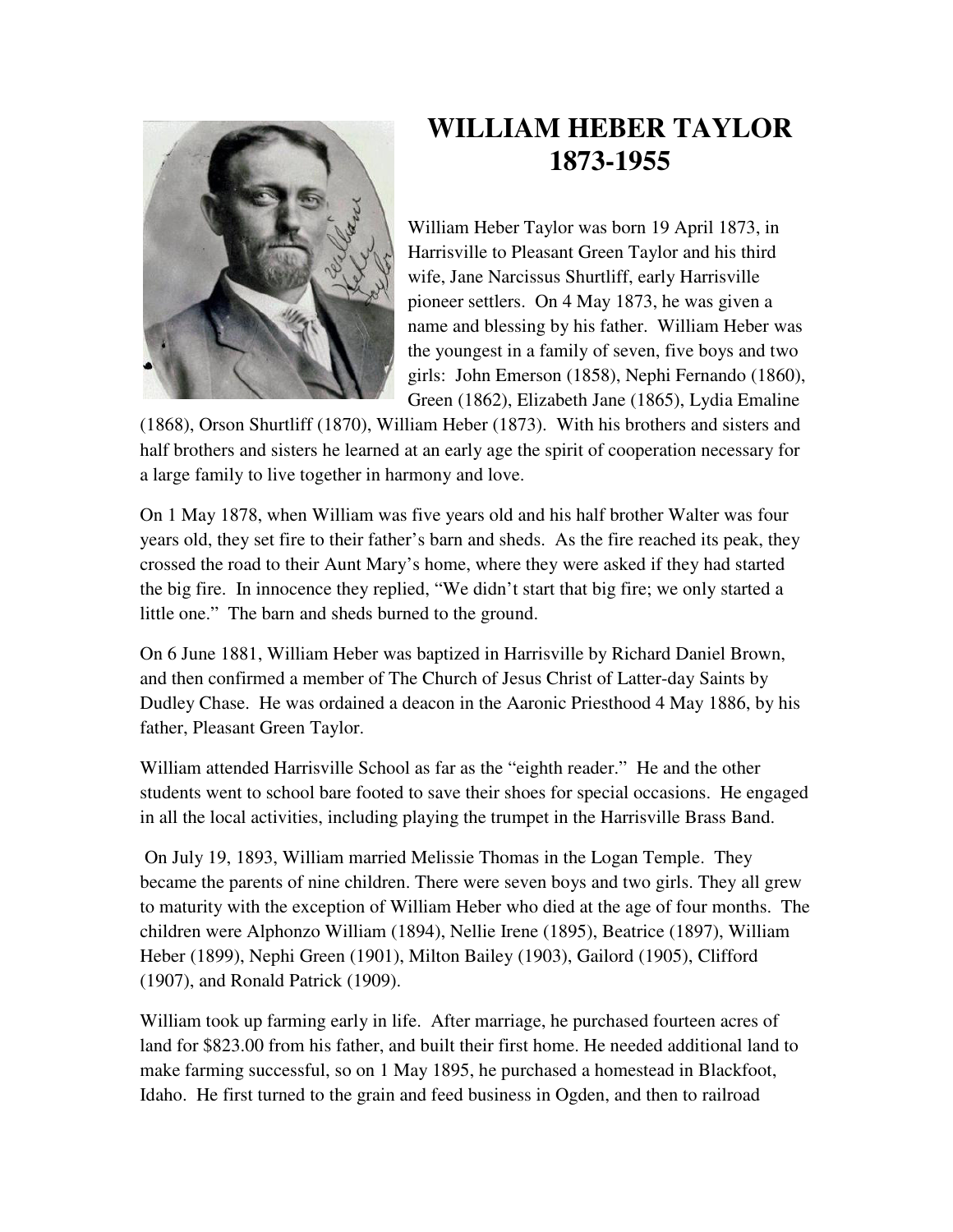construction. Finally, he began his own construction business while he was operating a store in Harrisville. He also built and operated fish ponds in Harrisville and Slaterville. The Slaterville operation ended when someone broke the fish pond dam and let the fish into Four Mile Creek.

William was appointed State Road Agent for two years beginning in 1916, and then was appointed Deputy State Road Commissioner for Weber County. While serving in these offices he supervised the construction and maintenance of all the state roads in Weber County, and built the Liberty Dugway, which connected Liberty in Weber County to Paradise in Cache County.

After leaving the road commission, he organized the Taylor-Child Construction Company, which later became the Union Construction Company. While directing these construction companies, he built roads in Utah, Idaho, Wyoming, and Nevada.

William lived in Harrisville and had a deep loyalty for his home town. On one occasion, he was approached by Bishop Brown and told the ward owed \$600, and that the people had no means to pay the debt. The Bishop suggested that each of them should pay \$300. This was done, and nothing else was said. When the addition to the church was constructed in 1913, William furnished the equipment and did the excavation. Another time he supplied the equipment necessary to fill in the swamp on the church grounds. For years he furnished the explosives to signal the opening of the celebrations on Memorial Day and the 24th of July. He was unselfish in making Harrisville a better place to live.

William left many monuments to his skill as a builder. The roads in Bryce Canyon that open the beautiful views to millions of tourists were built under his direction. The roads built along the north fork of the Salmon and along the Salmon River in Idaho opened beautiful country that was almost isolated. He constructed many of the roads and bridges out of Montpelier, Idaho. He constructed railroad grades in Nevada, Utah, and Wyoming, including the original railroad bed into the Ogden Arsenal. He constructed a one mile tunnel from Pine View Dam through Mount Lewis to North Ogden, which was the beginning of the Highland Canal. In Ogden and Weber County he constructed streets, roads, sewers, water lines, bridges, curb and gutters and other projects.

When William retired, he sold his original Harrisville home to his oldest son Alphonzo and his wife Annie. That home was removed in 1940 to make way for the Defense Depot. William and Melissie then built a new home [1249 North Harrisville Road] next to their son Nephi Green and his wife Ada. This new home was built on the original property Pleasant Green Taylor purchased in 1851. Ada commented that Melissie was never too happy with her new home. Melissie preferred her old one.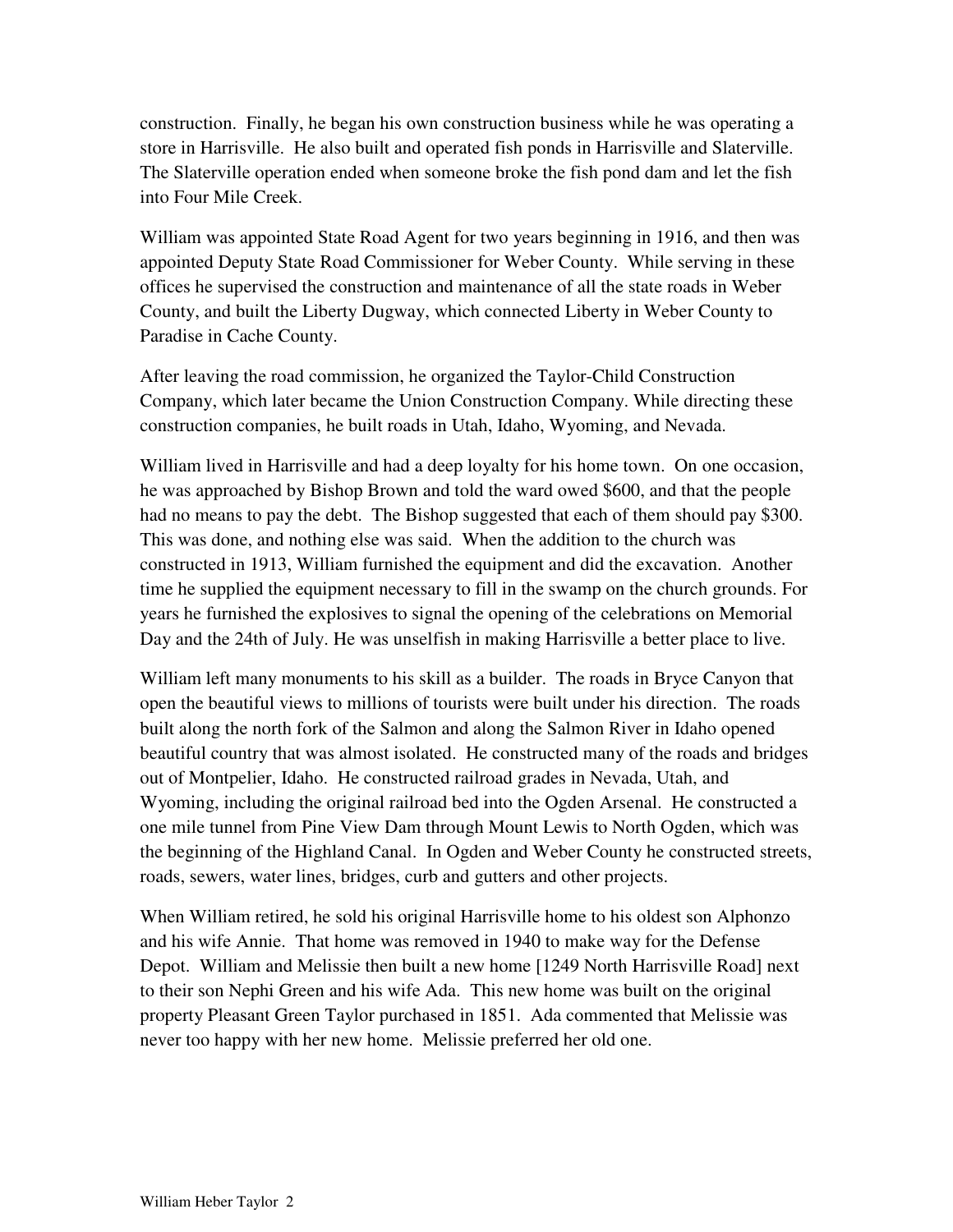On August 25, 1946, Melissie passed away. She was a wonderful wife, mother, and grandmother. She was a faithful servant of the Lord Jesus Christ to the end. Three years later on 4 February 1949, William married Alice Crowther Cowles Call, whom he had known all his life. Alice passed away on 5 May 1955.

In 1953, there were four generations including William Heber, Nephi Green, Nephi Junior, and Kim Nephi all living in Harrisville, their homes within in half a mile of each other.

Prior to William Heber's death, he lost his memory and had mental lapses. Once he lit a fire on top of his stove. For his protection he was hospitalized in Provo, Utah where he died 28 June 1955. He is buried in the Ogden City cemetery.

William Heber grew up in a polygamist family when it was an accepted way of life before the church adopted the manifesto to stop the practice in 1890. His father, Pleasant Green Taylor, had four wives. Though the LDS Church members no longer practiced plural marriage, it was a part of William Heber's upbringing, and may have influenced his second family of four children that he had with Phoebe Thomas, his wife Melissie's sister. His children with Phoebe included a daughter Mildred (1906) and a son William Stanley (1908) were both born in Idaho. Roland Heber (1909) was born in Harrisville and Keith Lamar (1914) was born in Ogden. There are no records to show that William Heber Taylor and Phoebe Thomas were ever legally married.

William Heber was excommunicated from the LDS Church in May 1910. He was rebaptized on 18 June 1949. Church records show that all his former blessings were restored about sixteen years after his death, 28 June 1971. Phoebe Thomas died 10 September 1962. Church records show that she was rebaptized, and was sealed to William Heber after they were both deceased, 17 November 1971.

It can be assumed that at some point Melissie was aware of William's transgressions with her sister, and also, that she knew of William's excommunication from the church. What Melissie knew, and how she managed this burden remains a question. There is no information that explains how the relationship between William and Phoebe started, or why it existed. We do know that Melissie withheld William's transgressions from their children, because the first time William's and Melissie's children heard that they had three half brothers and a half sister was the day of William Heber's funeral. They were surprised and shocked, even embarrassed, to learn of another family fathered by their father, William Heber.